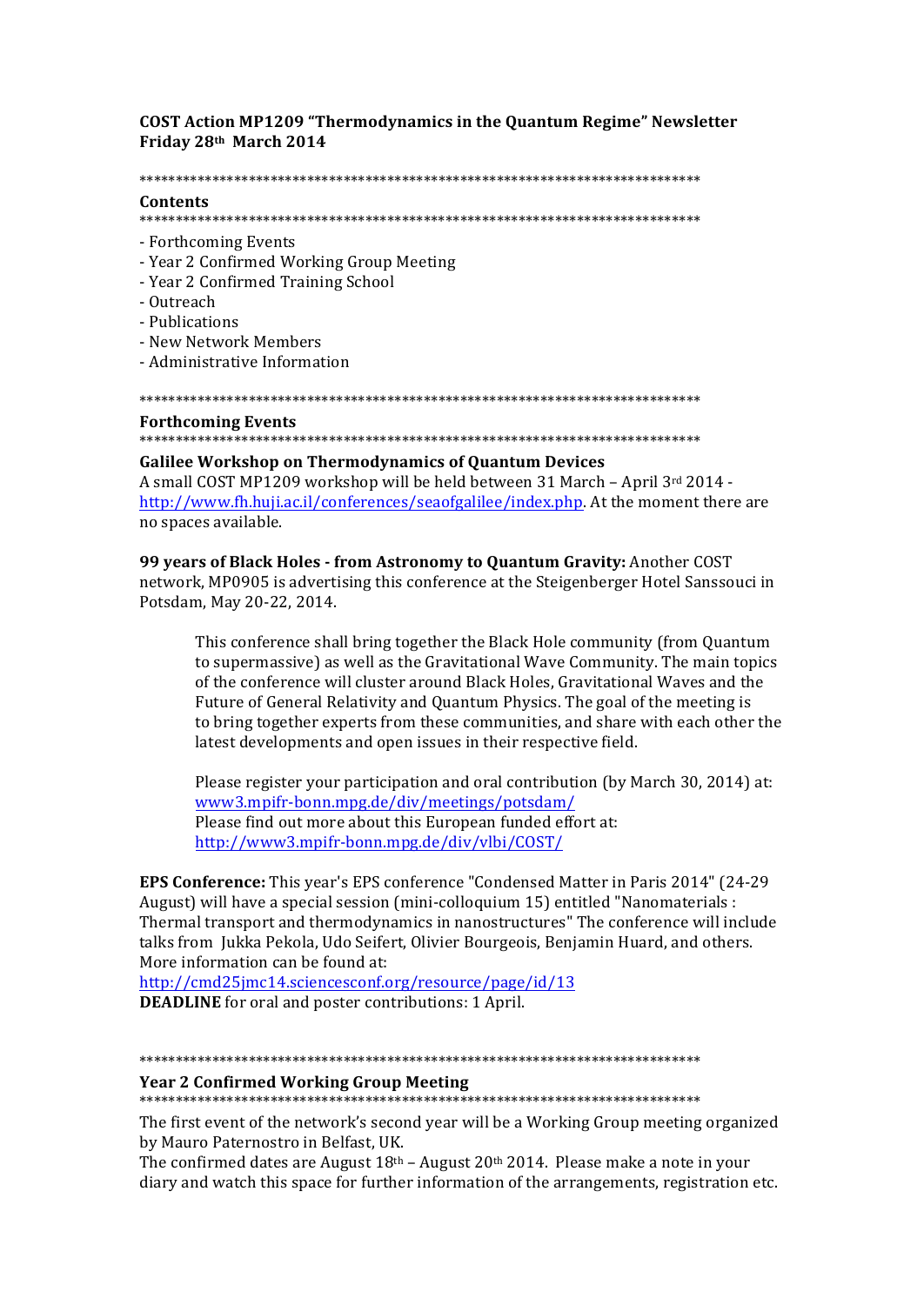#### 

## **Year 2 Confirmed Training School**

The network's first Training School "Physics of Small Quantum Systems: Thermal and Topological Phenomena" is being organized by Tero Heikkilä and will be held from 12-16 January 2015 in Gustavelund, Tuusula, Finland.

It is intended to be a graduate training school for physicists working on topological properties, and nonequilibrium and thermodynamic phenomena in small condensedmatter systems. Topics will include: Quantum thermodynamics, (circuit) optomechanics, topological superconductors, thermal effects in ultracold atom systems, and fast (radio frequency) measurements, including connections between these topics.

Please make a note in your diary and watch this space for further information on the arrangements, registration etc.

#### 

#### **Outreach**

In order to fulfill our outreach objectives, we're hoping to take some relevant experiments to science fairs around Europe.

If you know of a science fair event in your country, please could contact the Project Administrator (Marion) - costmp1209@gmail.com.

## **Publications**

At the end of the network year we will circulate a list of quantum thermodynamics related research papers that network members have published this year.

Please email me details of your papers for inclusion in this list, using the format:

Papers that acknowledge Cost MP1209 network support Title of Paper

Authors **Journal Name** Journal Reference (eg year, volume, page etc)

Relevant Papers that do not acknowledge Cost MP1209 network support Title of Paper Authors **Journal Name** Journal Reference (eg year, volume, page etc)

#### 

#### **New Network Members**

3 individual researchers have joined the network.